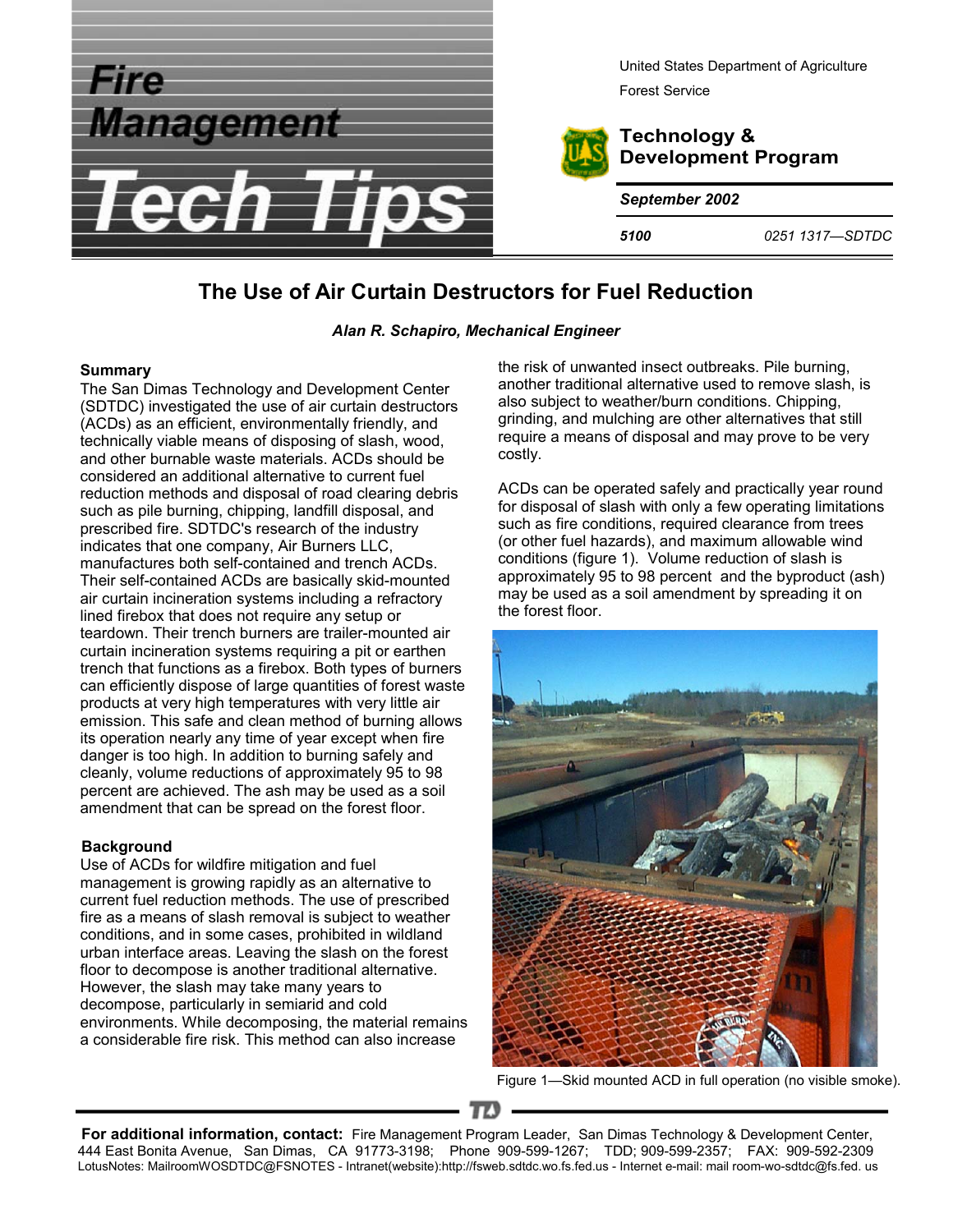The ACDs manufactured by Air Burners LLC have been used worldwide for several types of applications. They are used in forest fuel management and wildfire mitigation efforts, in the construction industry to reduce debris from land clearing and demolition operations, and at landfill sites to maximize costly space by reducing wood waste and similar burnable waste streams. They are also used in disaster recovery for clearing the aftermath from storms or floods.

# **Description**

The main operating principle of the ACD is the high velocity air (curtain) blown across and into the upper portion of the combustion chamber (figure 2). This powerful curtain of air has two effects. First, the high volume of air causes overoxygenation of the fire, and secondly the high velocity airflow over the combustion chamber entraps particulates (smoke), which then completes combustion in the combustion chamber, thus limiting emissions and smoke. The high turbulence along with increased combustion time and temperatures in excess of 1,800 °F results in complete combustion and significantly reduced air emissions. Reduced air emissions lower impact on nearby residents, smoke sensitive individuals, and decrease smoke-related inversions during fall and winter. In addition, the high temperatures and oxygen-rich environment burn everything from green fuels to red slash.

# **Equipment**

Air Burners LLC manufactures two types of ACDs: selfcontained skid-mounted firebox systems that do not require any setup or teardown; and trench burners that require setup and an earthen pit or trench which functions as the firebox.

## **Skid-Mounted Systems**

The skid-mounted ACD as shown in figure 3, is a selfcontained system that includes a refractory walled firebox, diesel engine power plant, mechanical drive system, blower fan, and fuel tank. These ACDs are engineered to be transportable by a lowboy or similar drop-deck trailer. The transportability increases the flexibility of bringing the ACD to the wood waste source, rather than hauling the waste to a fixed location for processing. These ACDs are ready for use as soon as they are offloaded at the jobsite. The refractory lined firebox allows for controlled burning without the need for an earthen pit or trench. The forward equipment deck shown in figure 3 supports the diesel engine, the fuel tank, the direct drive system to operate the fan, and the fan. An air nozzle manifold is mounted on one side of the firebox. The wood waste is loaded over the top of the ACD on the side opposite the manifold (figure 4).



Figure 2—Air burner.

- 1. Air curtain burner manifold and nozzles directing high velocity air flow in refractory lined box or earthen trench.
- 2. Refractory lined wall for self contained ACD or earthen wall for trench ACD.
- 3. Waste material to be burned.
- 4. Air Flow forms a high velocity "curtain" over fire.
- 5. Continuous airflow over-oxygenates the fire, creating higher temperatures and thereby a more clean and complete burn.



Figure 3—Skid mounted ACD in full operation (no visible smoke).

Skid-mounted systems are designed and constructed to optimize the air curtain concept. High velocity air is blown across and down at an optimum angle into the pit creating the air curtain on top and a rotational turbulence within the firebox. The high velocity air creating the rotational turbulence provides an oxygenenriched environment in the combustion zone that accelerates the combustion process (similar to the effect of fanning a fire). The temperature within the firebox is usually above 2,000 °F. The high velocity air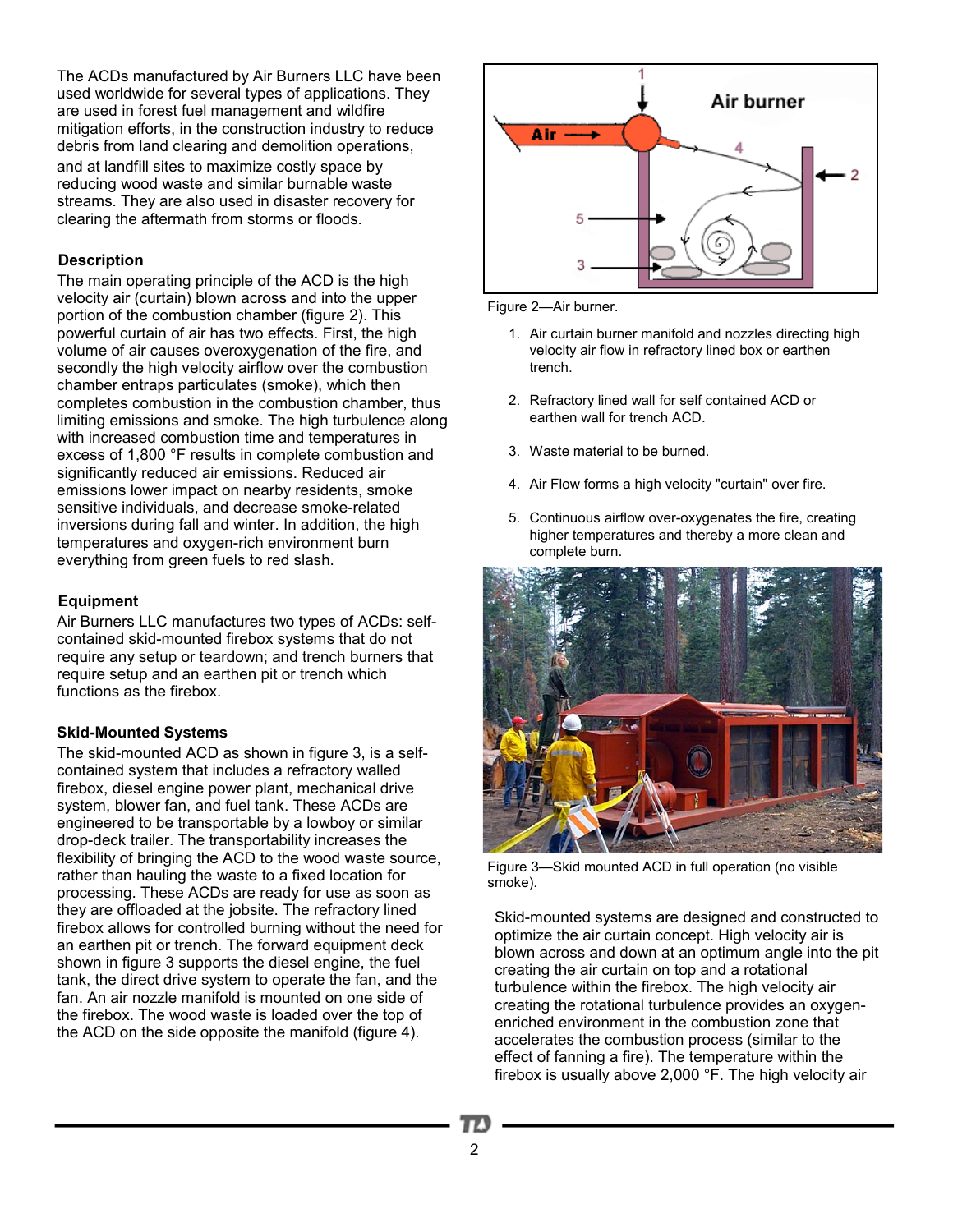

Figure 4—Loading fuel into ACD (full operation).

over the firebox creates an air curtain that traps unburned particulate until it is completely consumed. Nearly complete combustion is achieved with minimal amounts of escaped particulates, virtually eliminating smoke.

Vertical refractory walls aid in the combustion process by retaining and reflecting the high temperatures generated within the firebox. The combustion process reduces the wood waste by approximately 98 percent, leaving about 2 percent in volume as residual ash. Twin refractory lined panel doors at the rear of the firebox allow for ash removal. The unit has no bottom and can be dragged on its skids with the rear door panels open for dumping ash.

The skids and durability of the unit allow it to be dragged around the site for repositioning or from site to site depending upon the terrain and distance to be moved. The ash may be left in place, disposed of, or used as a soil amendment by mixing it with the soil at the site or other locations.

Air Burners LLC manufactures several skid-mounted systems with burn rates ranging from 1 to 15 tons per hour. The larger units are more difficult to transport or move around the site. Due to their size, special permits are required for transporting over roads. Systems can be customized to meet specific needs. The standard units can also be leased.

#### **Trench Burner Systems**

The trench burner systems are trailer-mounted selfcontained air curtain incineration systems consisting of a power plant, mechanical drive system, blower fan, and fuel tank (figure 5). All of the components are either mounted to or stored on the trailer. An earthen trench must be constructed since the trench burners do not

contain a firebox. The manifold sections are assembled and placed along the trench edge. Carrier pipe sections are assembled to carry the air from the power plant to the manifold, thereby keeping the trailer-mounted components clear of damaging heat generated from the burning operations (figure 6). Burning operations can usually run until the ash in the trench needs to be removed or a new trench is needed. Air Burners LLC manufactures several trailer-mounted trench systems with burn rates ranging from 5 to 14 tons per hour. These units can also be leased.

#### **Firebox vs Trench Burner**

The self-contained firebox burners eliminate guesswork regarding the size of the fire area. These above-ground units avoid problems with the water table, rocks, and roots and allow for easier ash removal. The real minus for these units is their size. The smallest ACDs weigh over 20,000 pounds. So dragging it around in soft soil can be difficult. While the smaller units will fit on a



Figure 5—Trailer mounted trench burner system.



Figure 6—Trench burner.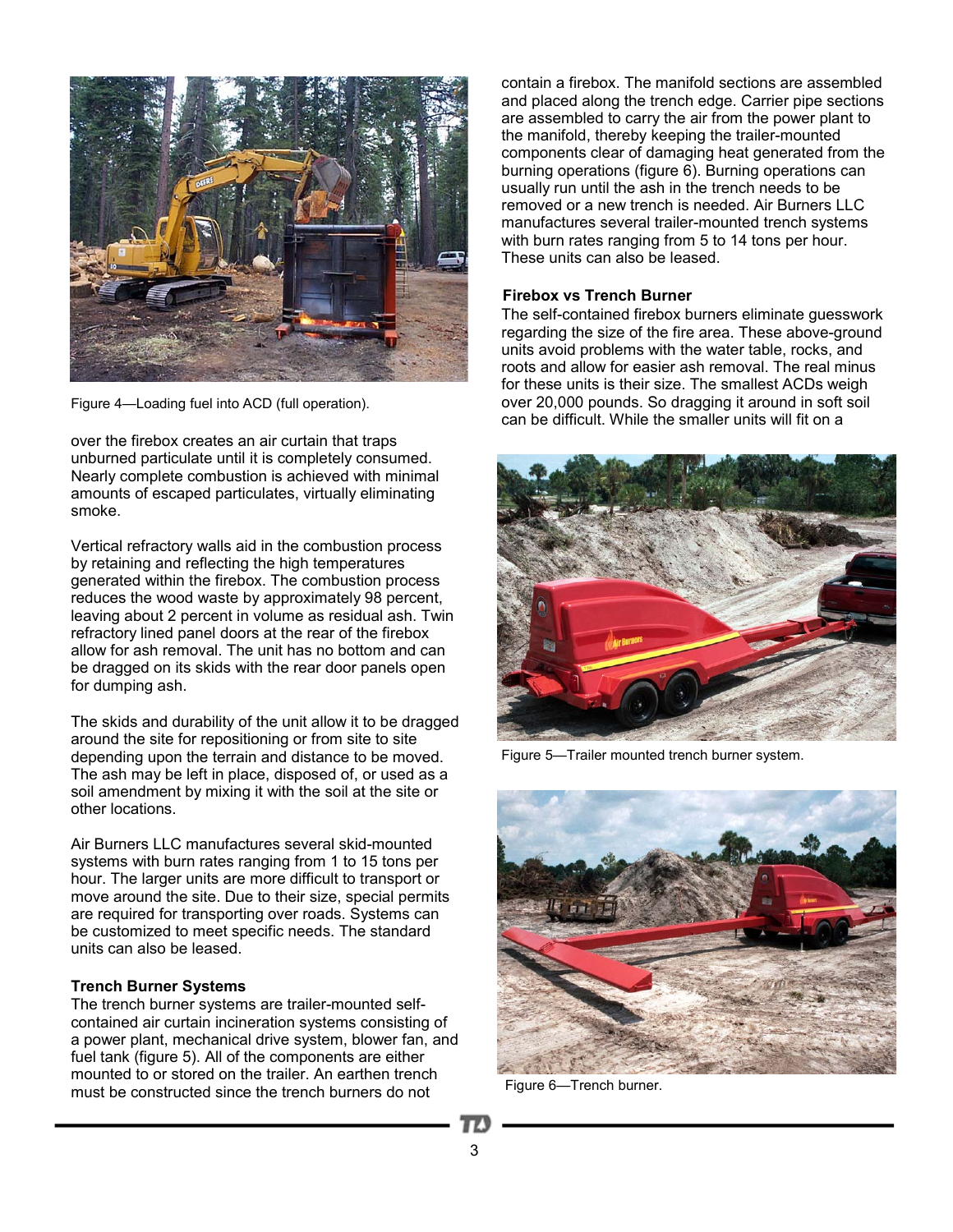standard equipment trailer, the larger units are oversized loads for most roads. So the logistics are more complicated than towing a trench burner.

The trench burner can be easily towed behind a truck to the jobsite. These units will handle more uneven terrain than the fireboxes and can be mobilized quickly. The trench allows the operator to easily see the fire and load the pit without the need to raise the fuel up over the wall. The real minus for the trench burner is in the construction of the trench. The trench must be dug correctly or the efficiency of the ACD goes down, increasing emissions and decreasing thru-put (burn rate). If the trench is omitted or too shallow, the principle of the air curtain is lost. Ground and soil conditions become a big factor. A high water table can create flooding in the trench and cause trench walls to lose integrity if the soil is too soft. Additional safety factors also must be considered. Precautions must be taken to alert personnel to the pit's location to avoid inadvertently failing in or perching heavy loading equipment too near the edge of the pit causing the walls to collapse.

## **Operation**

Skid-mounted or trench burner ACDs are simple, easy, and almost identical to operate. ACD operations follow three stages: startup, full operation, and burndown. For startup, the trench or firebox is partially loaded with layers of fine and easily burnable forest slash. An accelerant (typically diesel fuel) is applied over the layers and covered with heavier logs to just under the manifold. Fusees could be used for ignition. The fan is started once the heavier materials burn, and the fan speed is gradually increased to full capacity. Smoke will be produced during startup, but will decrease as the fan speed increases and the process approaches full operation. Startup burning takes about 1 hour and is complete when a base of hot coals and burning material is established. During full operation, slash is fed to the fire at a steady rate using a front-end loader or an excavator with a bucket and thumb. The last stage, burndown, typically takes about 1 to 2 hours. The air is slowly decreased as the last load burns down. After burndown, hot coals may remain for several days under an insulating blanket of ash. The ash may be left in place, disposed of, or used as a soil amendment by mixing it with the soil onsite or at other locations.

Skid-mounted ACDs are designed to run for approximately 24 hours before the ash needs to be removed**.** Long burns are generally more efficient (having lower emissions) than shorter burns. The efficiency starts to drop once the ash pile reaches approximately 1/4 to 1/3 the depth of the firebox or pit. For safe operation, the manufacturer recommends a 100-foot clearance around the AM Barring extremely high winds there is little chance of large embers escaping the trench or firebox and burning beyond the clear area. Very small embers can escape, but generally burn completely before they hit the ground. Having an engine and crew onsite further reduces the risk of fire. A patrol of the area may reduce the clear area requirements and burn condition limitations. ACDs should not be operated if the fire danger is too high or if people or animals are likely to fall into the pit or climb up on the box. Should conditions require shutdown, the fire could be extinguished in 10 to 20 minutes. Safety should always be the number one operational consideration.

U.S. Environmental Protection Agency regulations for New Source Performance Standards (NSPS) requires that ACDs operate below opacity limits of 35 percent during the initial 30-minute startup and 10 percent during operation (6-minute average), provided the material burned is restricted to 100 percent wood waste, clean lumber, and/or yard waste. Air Burner ACDs operate well below these limits in contrast to open burning which averages between 60 to 80 percent opacity.

#### **SDTDC Evaluation**

SDTDC is currently planning to operate a skid-mounted unit for evaluation purposes in Fall 2002 at a site within national forest lands. Data will be collected on aspects such as mobility, durability, and operability to develop Forest Service recommendations and standards for operation. This information will be published during FY 2003.

## **Conclusions**

ACDs should be considered when evaluating alternatives to current fuel reduction methods in urban interface areas. ACDs may not be as cost competitive in areas where broadcast and pile burning are acceptable. Potential advantages to ACDs include:

- Produces lower smoke emissions compared to pile or broadcast burning.
- Burns a greater variety of materials from green fuel to red slash.
- Reduces fire risk and outbreak of insect problems.
- Operates with fewer restrictions on weather and burn conditions.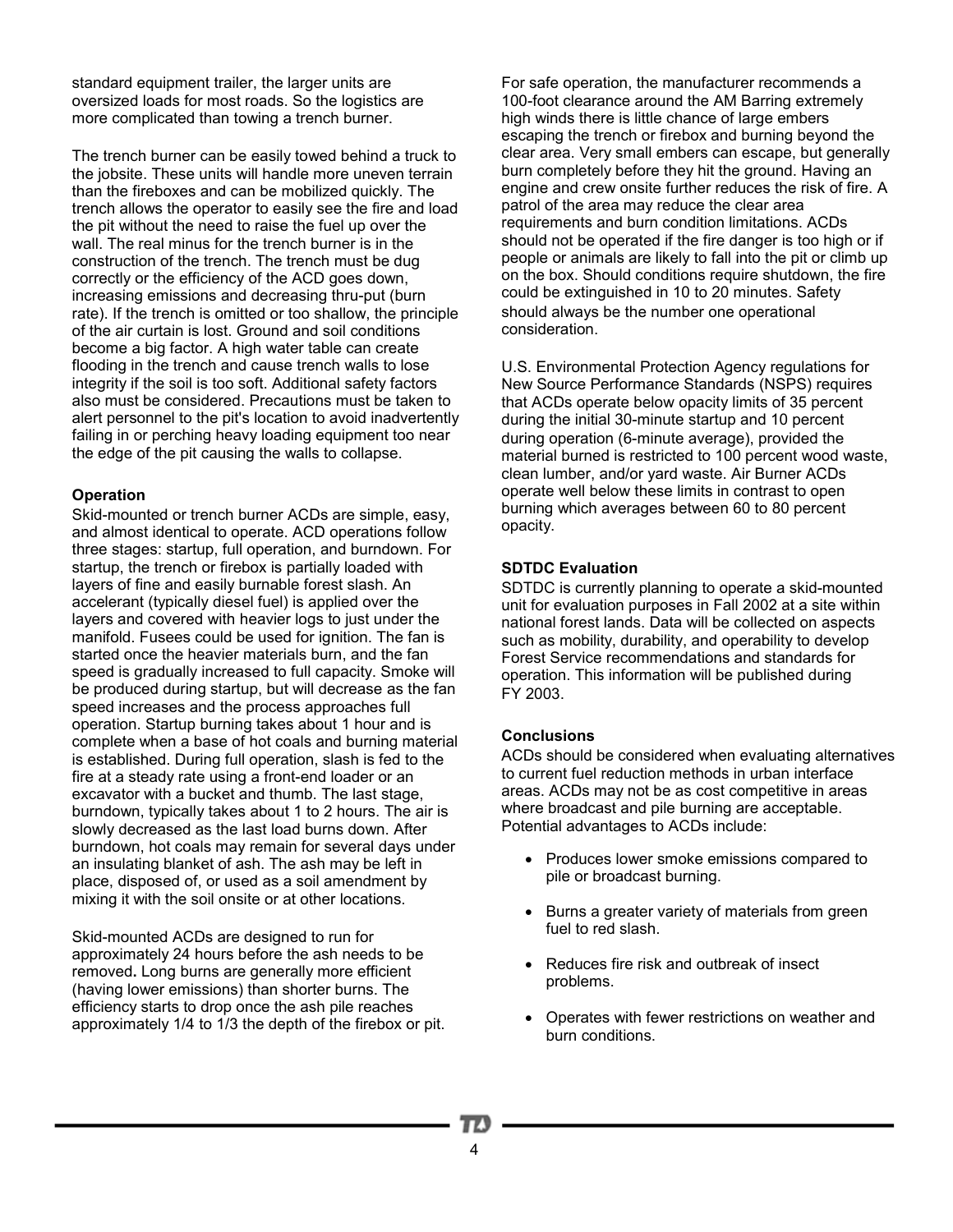- Residents in urban interface areas are more willing to accept ACD use and remove wood waste and slash fuel hazards around their homes if offered free disposal
- The fire is contained and easily and quickly extinguished, if necessary.

### **Information**

For further information regarding ACDs manufactured by Air Burners LLC, contact: Brian O'Connor or Norbert Fuhrmann

> Air Burners LLC 4390 Cargo Way Palm City, FL 34990 888-566-3900 or 772-220-7303 [www.airburners.com](http://www.airburners.com)

# **Approximate English to Metric System Conversion Factors**

| To<br>Change | To        | <b>Multiply</b> |
|--------------|-----------|-----------------|
| pounds       | kilograms | 0.454           |
| tons         | kilograms | 907.2           |

**Temperature Conversion of Units**   $^{\circ}$ C = ( $^{\circ}$ F - 32)/1.8

## **About the Author**

Alan Schapiro, a licensed professional engineer in the State of California, obtained both a bachelor's degree in mechanical engineering and a master's degree in engineering from Cornell University. He has 20-plus years of engineering and project management experience in the development, design, startup, and operation of oil/gas, coal, nuclear, and alternate/renewable electric generation power plants. Alan is a project leader in the Fire and Aviation program responsible for air curtain destructor applications, fire engine development and testing, and foam proportioner testing. He also has responsibilities in other program areas such as engineering roads technology, forest management, and recreation.